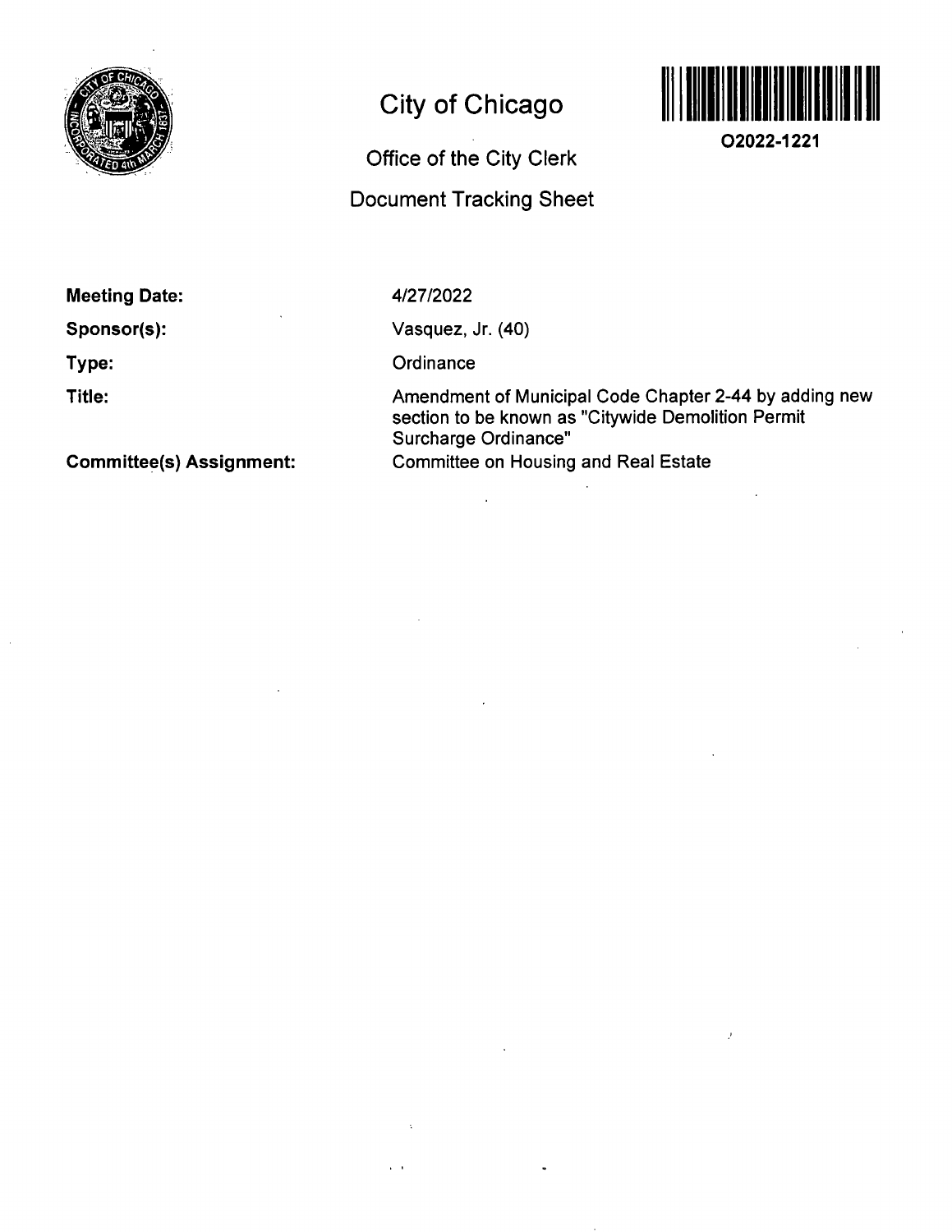#### **AFFORDABLE HOUSING PRESERVATION ACT ORDINANCE**

WHEREAS, The City of Chicago (the "City") is a home rule unit of government pursuant to Article VI, Section 6(a) of the 1970 State of Illinois Constitution and, as such, may exercise any power and perform any function pertaining to its government and affairs; and

WHEREAS, The City has determined that a shortage of affordable housing available to low- and moderate-income households is harmful to the health, prosperity, economic stability and general welfare of the City; and

WHEREAS, The City's current Five-Year Housing Plan (2019-2023) recognizes that most of the City's existing affordable housing is in unsubsidized, naturally occurring housing, often in the form of older 2- and 4-flats and smaller multi-family residential buildings; and

WHEREAS, Protecting such naturally occurring affordable housing is critical to protecting vulnerable households from displacement; and

WHEREAS, Many areas in the City are experiencing high levels of gentrification and displacement of vulnerable households; and

WHEREAS, experts believe that there is a need for approximately 120,000 units of affordable housing making any loss of affordable housing catastrophic; and

WHEREAS, the area adjacent to the Red Line Modernization between Wilson and Bryn Mawr is experiencing a significant change due to a major public investment in transit infrastructure, and

WHEREAS, the community area of Pilsen, the area along 606 Trail, the Woodlawn Community Area, and the area around the Obama Center have been part of successful deconversion pilots

WHEREAS, It is in the public interest to protect vulnerable households throughout Chicago from displacement by assessing a surcharge on demolitions of dwelling units within the boundaries defined in Sections 17-7-580 and 17-7-590 of the Municipal Code of Chicago; and

WHEREAS, This surcharge is authorized under the City's home rule powers, as well as the Illinois Municipal Code, 65 ILCS 5/1 1-42-1, now, therefore,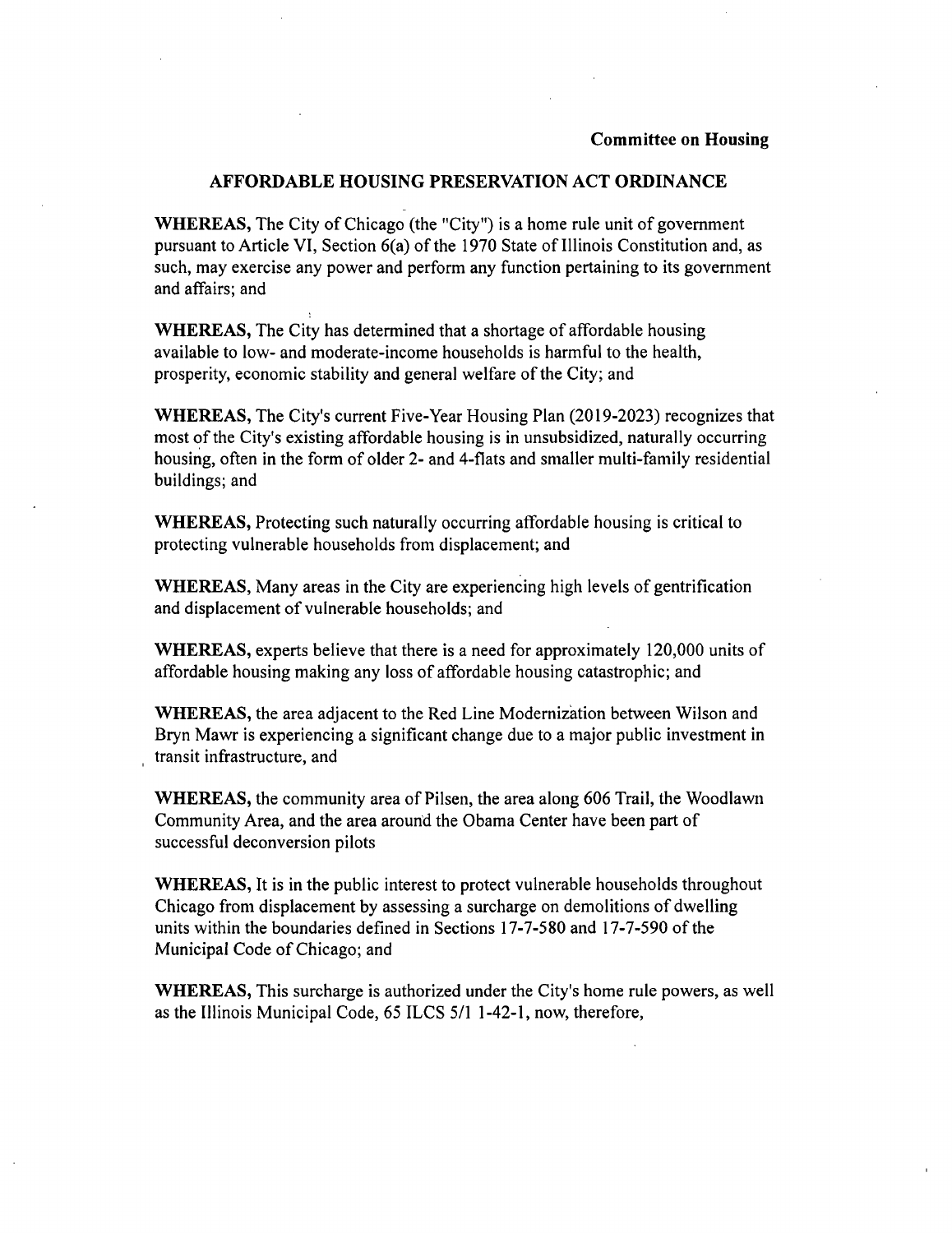#### **BE IT ORDAINED BY THE CITY COUNCIL OFTHE CITY OF CHICAGO:**

**SECTION 1 . The above recitals are incorporated herein and made a part of this ordinance, which shall be known as the Deconversion Vacancies Act.** 

SECTION 2. Chapter 2-44 of the Municipal Code of Chicago is hereby amended by inserting a new Section as follows:

Demolition Permit Surcharge Ordinance.

(a) Title. This section shall be known as the Citywide Dernolition Permit Surcharge Ordinance. The surcharge imposed by this section shall be known as the Demolition Permit Surcharge and is imposed in addition to all other fees, surcharges and taxes imposed by the City of Chicago, the State of Illinois or any other municipal corporation or political subdivision of the State of Illinois.

(b) Definitions. As used in this section:

"Area Median Income" has the meaning ascribed to that term in Section  $2-44-080(B)$ .

"Building " has the meaning ascribed to that term in Section 17-17-0223.

"CCLT" means the Chicago Community Land Trust, as defined in Section 2-44-080(8).

"Demolition" means any activity requiring a permit pursuant to Section 14A-4-407.

"Demolition Permit Surcharge" or "surcharge" means the Demolition Permit Surcharge established under subsection (c) of this section. .

"Detached house " has the meaning ascribed to that term in Section 17-17-0246.

"Dwelling unit" has the meaning ascribed to that term in Section 17-17-0248.

"Multi-unit residential" has the meaning ascribed to that term in Section 1 7-1 7-0299.

"Permit" has the meaning ascribed to that term in Section 14A-2-202.

"Covered area" means all parcels within City Limits.

"Two-flat" has the meaning ascribed to that term in Section 17-17-021 84.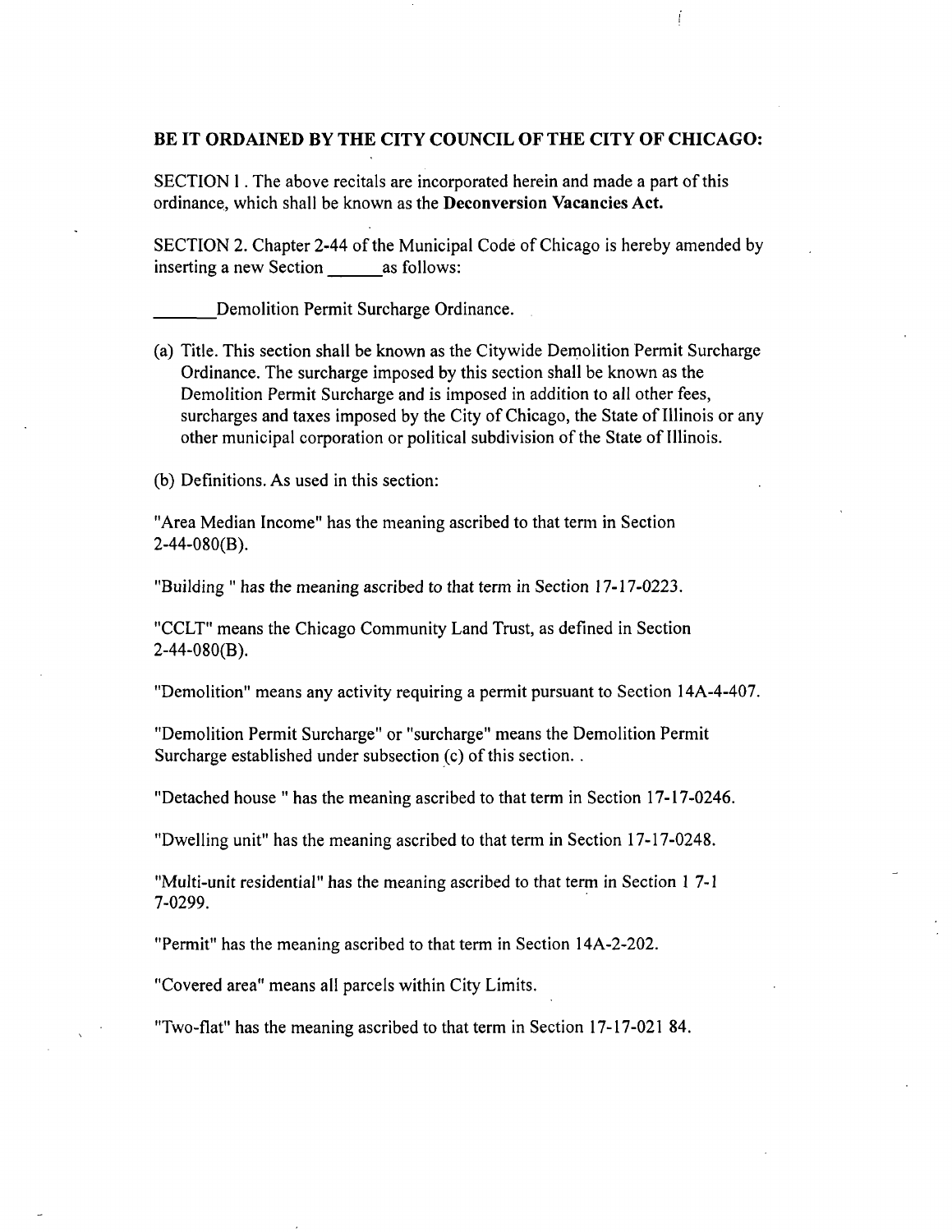- (c) Demolition Permit Surcharge imposed. Pursuant to 65 ILCS 5/1 1-42-1, the following Demolition Permit Surcharge is hereby imposed on the issuance of any permit for demolition that includes one or more dwelling units located in either of the pilot areas, except as otherwise provided in subsection (e):
	- $(1)$  \$25,000 for the demolition of a detached house, townhouse, or two-flat;
	- (2) \$15,000 per dwelling unit for the demolition of a multi-unit residential building of 6 units or less; or
	- (3) \$10,000 per dwelling unit for the demolition of a multi-unit residential building of 6 units or more.
- (d) Payment. Prior to the issuance of any permit for demolition of any building subject to the Demolition Permit Surcharge, the applicant, who shall be a demolition contractor, shall pay to the Department of Finance an amount equal to the surcharge required under subsection (c) of this section. No permit for demolition of any building subject to such surcharge shall be issued by the Department of Buildings until: (i) the applicant for such permit provides the Department of Housing with a copy of the receipt of payment issued by the Department of Finance showing that the surcharge has been paid; and (ii) the Department of Housing provides written notification of such fact to the Department of Buildings.

(e) Exemptions. The surcharge required under this secfion shall not apply if:

- (1) At least 50% of the dwelling units in any building replacing the building subject to subsection (c) will be restricted to households earning up to 60% of the Area Median Income, as evidenced by documentation required by the Department of Housing; or
- (2) The building is a participant in and recommended for demolition by the Troubled Building Initiative (TBI) Program after having been deemed ineligible for Community Investment Corporation (CIC) or other rehabilitation funding.
- (f) Deposit and use of revenue. The revenue generated by the surcharge shall be deposited in a newly created Affordable Housing Preservation Fund (AHPF) described in Section 2-44-080(G) unless such revenue is required to be deposited into another fund pursuant to federal or state law. Such revenue shall be reserved and utilized to pay the administrative costs and expenses of implemenfing this section and, after subtracting such costs and expenses, transferred by the Department of Housing to the AHPF.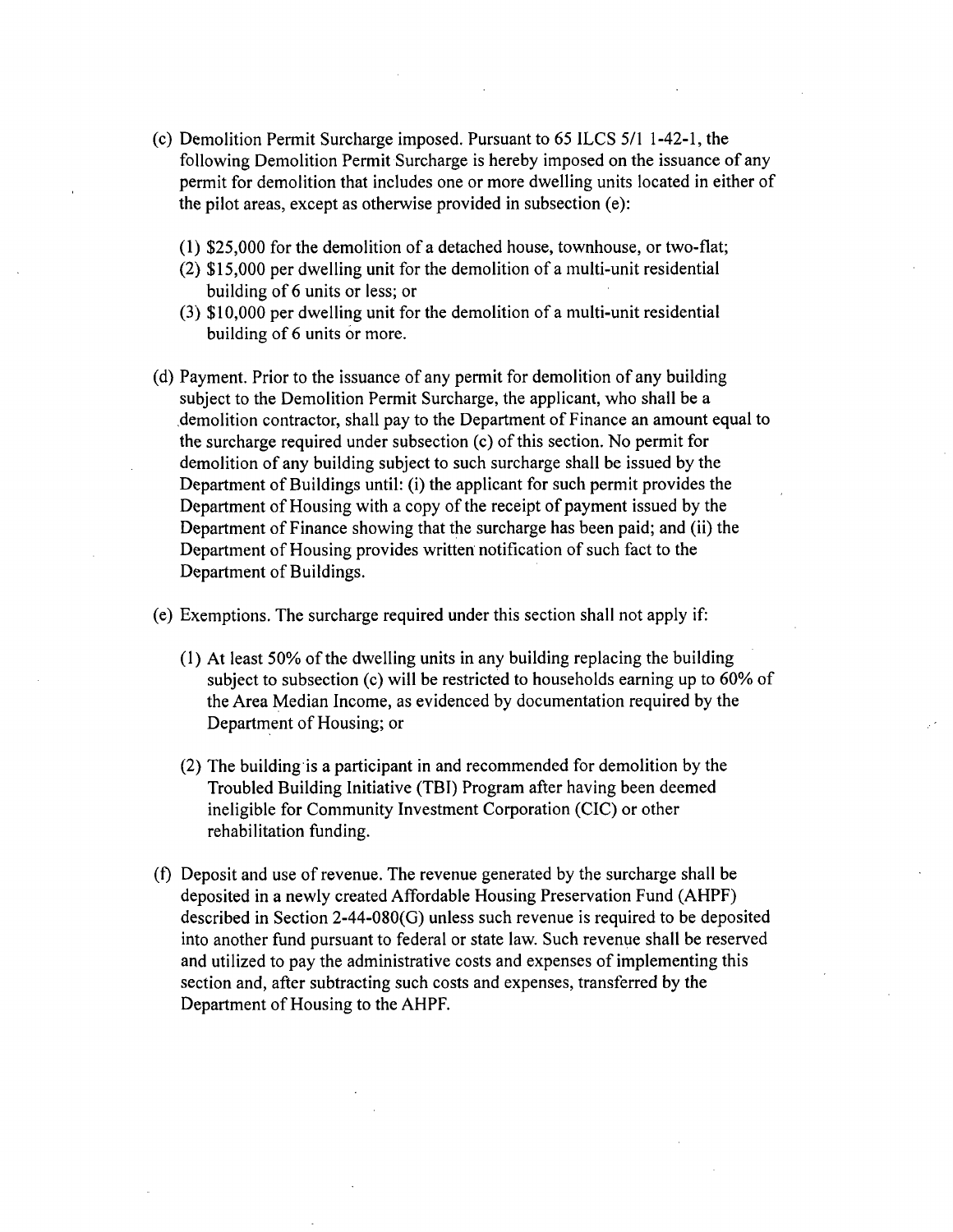- (g) The Affordable Housing Preservation Fund. The Department of Housing shall establish the Affordable Housing Preservation Fund (AHPF), supported by the fees and penalties collected under this Section and the Vacant Homes Penalty Ordinance. Funds deposited in the AHPF shall be used to provide financial support in the form of grants and zero-interest loans to tenant associations seeking to exercise their right of first refusal, under Section 4(f) of the Tenant Opportunity To Purchase Ordinance. Third parties working in conjunction with a tenant association or to whom a tenant association has assigned its right of first refusal may submit applications for financial assistance to the AHPF.
	- (1) Transparency in Source and Use of Funds. The Department of Housing shall collect and make publicly available information about all deposits made into and any grants or loans dispersed out of the AHPF. The data collected pursuant to this section shall be made publicly available in the form of a searchable and exportable database.
		- a. The information collected from developers and property owners shall include, but is not limited to:
			- i. The name of the property owner or developer paying the demolition permit surcharge or vacancy penalty;
			- ii. The address of the property subject to the demolition permit surcharge or vacancy penalty;
			- iii. The amount of the surcharge or penalty collected;
		- b. The information collected from entities receiving AHPF grants and loans shall include, but is not limited to:
			- i. The name of the entity receiving the grant or loan;
			- ii. Whether the recipient is a tenant association, third-party working in conjunction with a tenant association, or a third-party assignee;
			- iii. The address of the property where the tenant association or third-party assignee is exercising its right of first refusal;
			- iv. The amount of the grant or loan;
	- (2) Rules. The Commissioner is authorized to promulgate rules necessary or appropriate to implement this section. The Commissioner shall develop and publish for public comment proposed regulations implementing this chapter within 90 days of enactment of this Ordinance. The public comment period shall last no more than 30 days. The Commissioner shall finalize the regulations implementing this chapter within 60 days of the end of the public comment period.
	- (3) Application of Uniform Revenue Procedures Ordinance. Whenever not inconsistent with the provisions of this section or whenever this section is silent, the provisions of the Uniform Revenue Procedures Ordinance, Chapter 3-4 of this Code shall apply and supplement this section.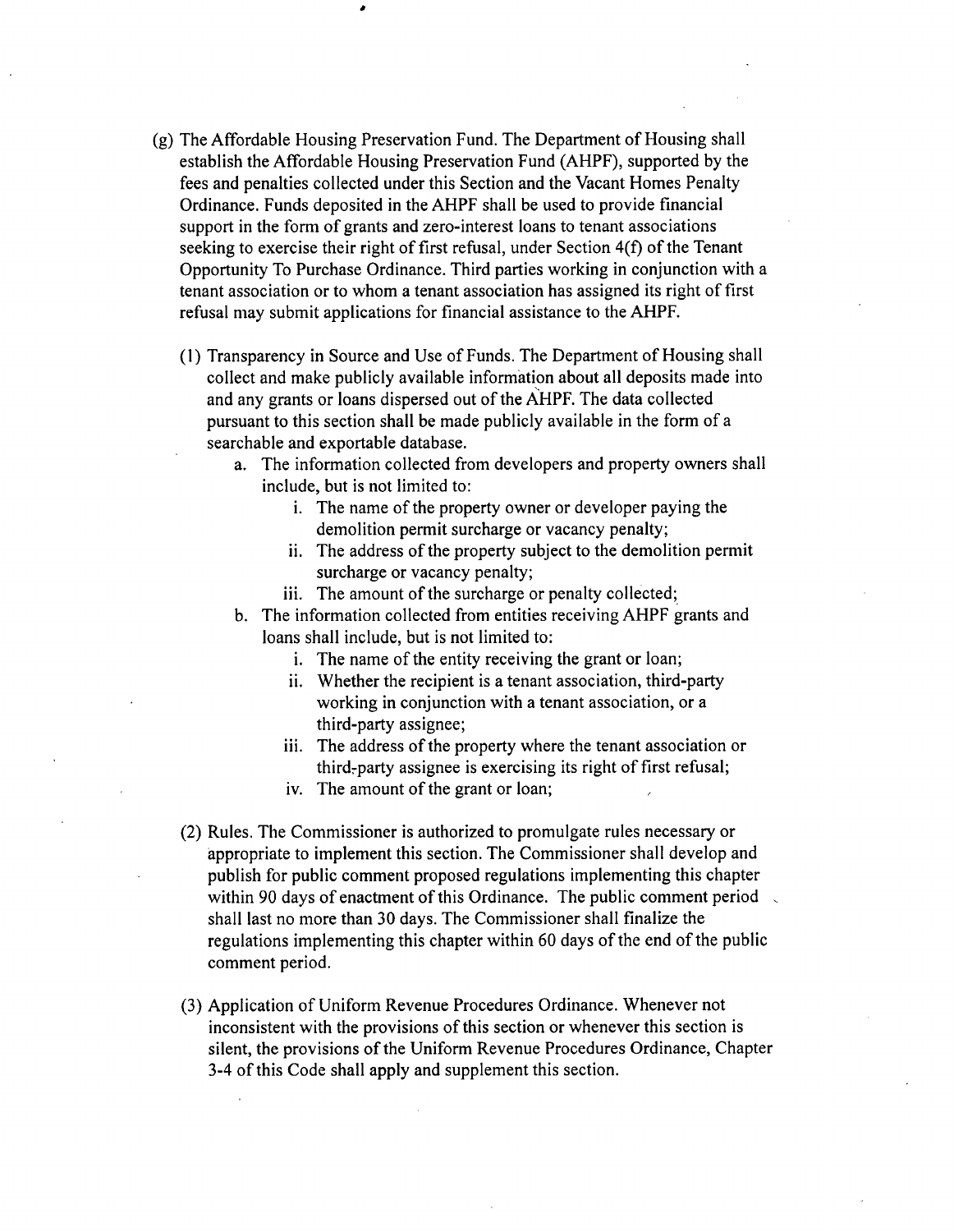#### SECTION 3. VACANCY PENALTY.

- (a) Title. This secfion shall be known as the Citywide Vacant Homes Penalty Ordinance. The fee imposed by this section shall be known as the Vacancy Penalty and is imposed in addition to all other fees, surcharges and taxes imposed by the City of Chicago, the State of Illinois or any other municipal corporation or political subdivision of the State of Illinois.
- (b) Definitions
	- (1) "Calendar Year" refers to the twelve-month period from January I through December 31 pursuant to which the City will determine whether any parcel, property, or unit is subject to the penalty.
	- $(2)$  "City" means the City of Chicago.
	- (3) "Commission" means the Commission on Homelessness authorized by this Chapter.
	- (4) "County" means Cook County.
	- (5) "Very Low Income" means the owner's combined family income for the relevant calendar year is equal to or less than the United States Department of Housing and Urban Development "Very Low Income Limit" for the Oakland-Fremont, CA HUD Metro FMR Area.
	- (6) "Active Construction" means the owner held, for at least fifty (50) days during the relevant calendar year, a valid and active building permit for the subject parcel.
	- (7) "Active Building Permit Applicafion" means during pr previous to the relevant calendar year, the owner submitted a building permit application to the City and the total number of days during which the application was pending plus any number of days after the application was approved but before the end of the relevant calendar year was at least fifty (50) days.
	- (8) "Low Income Seniors" means the owner is at least sixty-five (65) years of age or older and their combined family income for the relevant calendar year is equal to or less than the United States Department of Housing and Urban Development "Low Income Limit" for the Oakland-Fremont. CA HUD Metro FMR Area.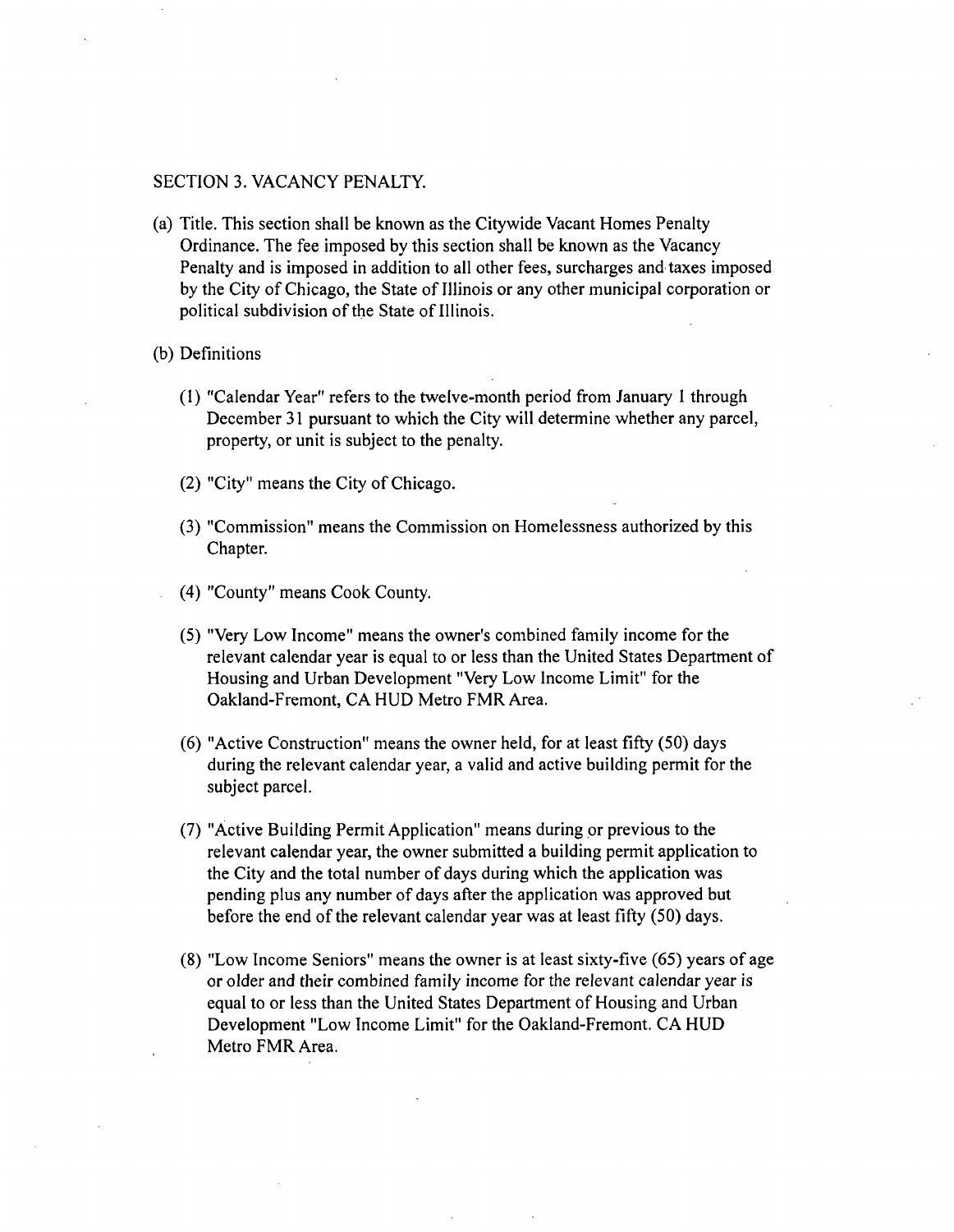- (9) "Non-profit organization" means the Owner was, for at least one hundred and eighty (180) days during the relevant calendar year, a lawfully functioning organization pursuant to Internal Revenue Code Section 501(c)(3).
- (10) "Substantially Complete Application for Planning Approvals" means the owner held a notice from the City stating that an application for planning approvals with respect to the subject property was complete and such application remained pending for at least fifty (50) days during the relevant calendar year. After an application for planning approvals is approved for a subject parcel, the owner may apply for an administrative two-year exemption, exempfing the subject property from being deemed vacant for the calendar year during which the application for planning approvals was approved and for the following calendar year.
- (11) "Owner" means the owner or owners of the real property located within the City of Chicago as of the first day of January following the calendar year pursuant to which a property is deemed to be vacant or not vacant. For the purposes of applying any exempfions defined in subsection (h), the owner shall not be exempt from the penalty unless each person or entity that owns a portion of the real property can separately demonstrate that they are entitled to an exemption.
- (12) "Parcel" shall mean a unit of real property in the City of Chicago as shown on the most current official assessment role of the Cook County Assessor.
- (13) "Residential Parcel" means all parcels that are improved with one (1) or more residential units; or undeveloped parcels that are zoned for residential use.
- (14) "Residential Unit" means a building or structure, or portion thereof, designed for or occupied exclusively by one (1) household, including related persons who live together and maintain a common household.
- (15) "Single-family residenfial parcel" means all parcels which are improved with only (1) residential unit.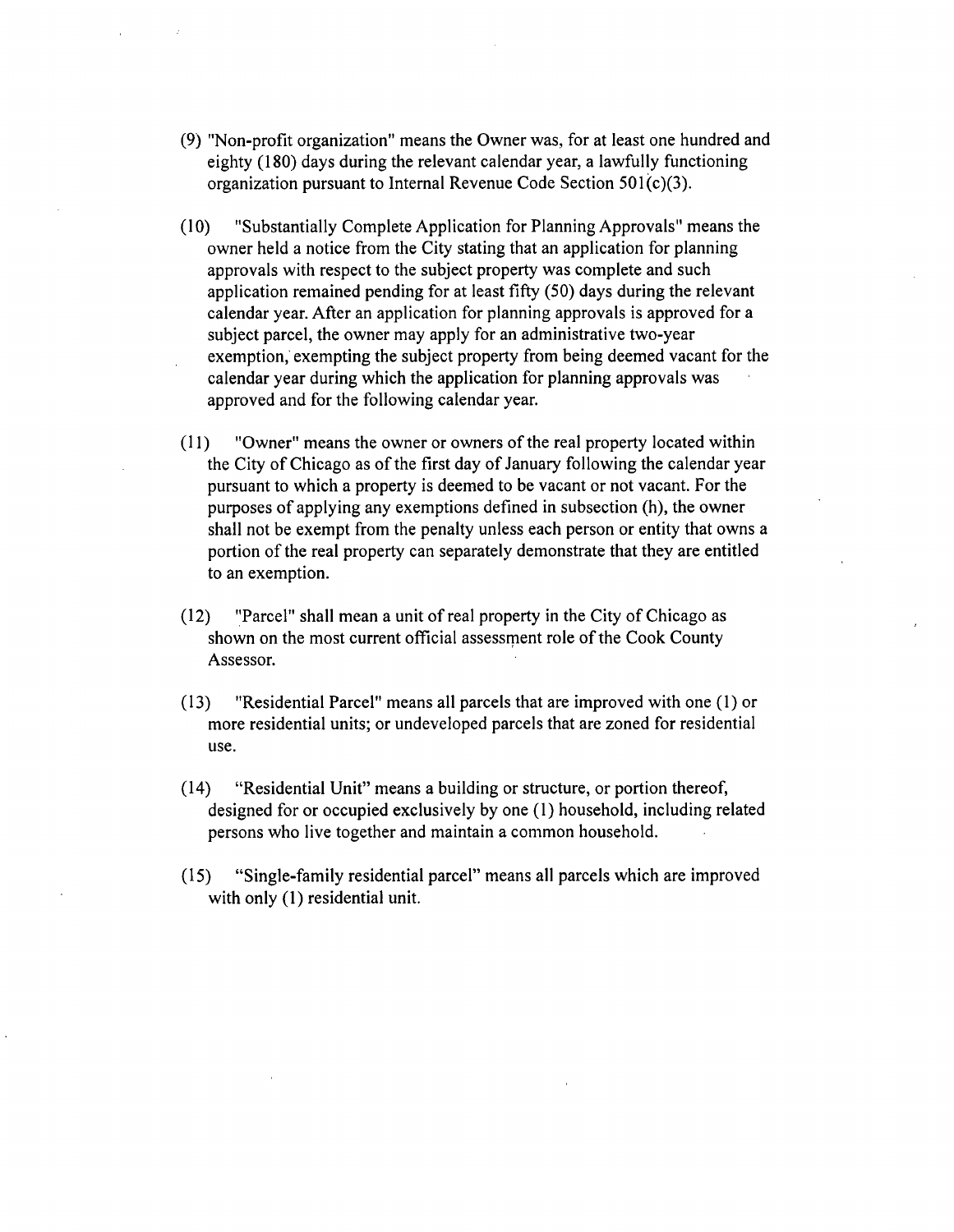- (c) Determination of vacancy.
	- (1) For the purposes of this Section, a parcel of residential real property shall be deemed "vacant" and subject to the fee imposed by Section 3(d) below if the parcel is any of the following:
		- a. A residential parcel of land, whether undeveloped or improved with one (1) or more residential units, including multifamily residential units, that is in use for less than fifty (50) days during the calendar year.
			- i. For residential parcels with multiple units, the parcel is not vacant if any unit on it is not vacant.
		- b. A condominium or townhouse unit, under separate ownership, that is in use less than fifty (50) days during a calendar year.
		- c. A mixed-use parcel, whether undeveloped or improved with at least one (1) residential unit, that is in use for less than fifty (50) days during the calendar year.
- (d) "In Use" Determinations.
	- (I) For the purpose of making a detemiination of vacancy pursuant to Section 3(c), the following functions or operations are considered "in use:"
		- a. Physical occupancy of a residential parcel, condominium, or townhouse unit by a lawful inhabitant.
		- b. Maintenance of an undeveloped parcel that is contiguous or within five hundred (500) feet of an occupied residential parcel owned by the same owner.
		- c. Ingress or egress of persons or vehicles across substantially all of the parcel.
		- d. Other functions or operations as the Department of Housing may deem appropriate.
- (e) Method for identifying vacancy status.
	- (1) Initial Determination. The Department of Housing may develop administrative methods appropriate to identify, based on objective, available data, properties that are most likely to be vacant, and not exempt from the fee, pursuant to Section 3(c). The Department of Housing may send initial determination notices for the properties that it determines are most likely to be vacant.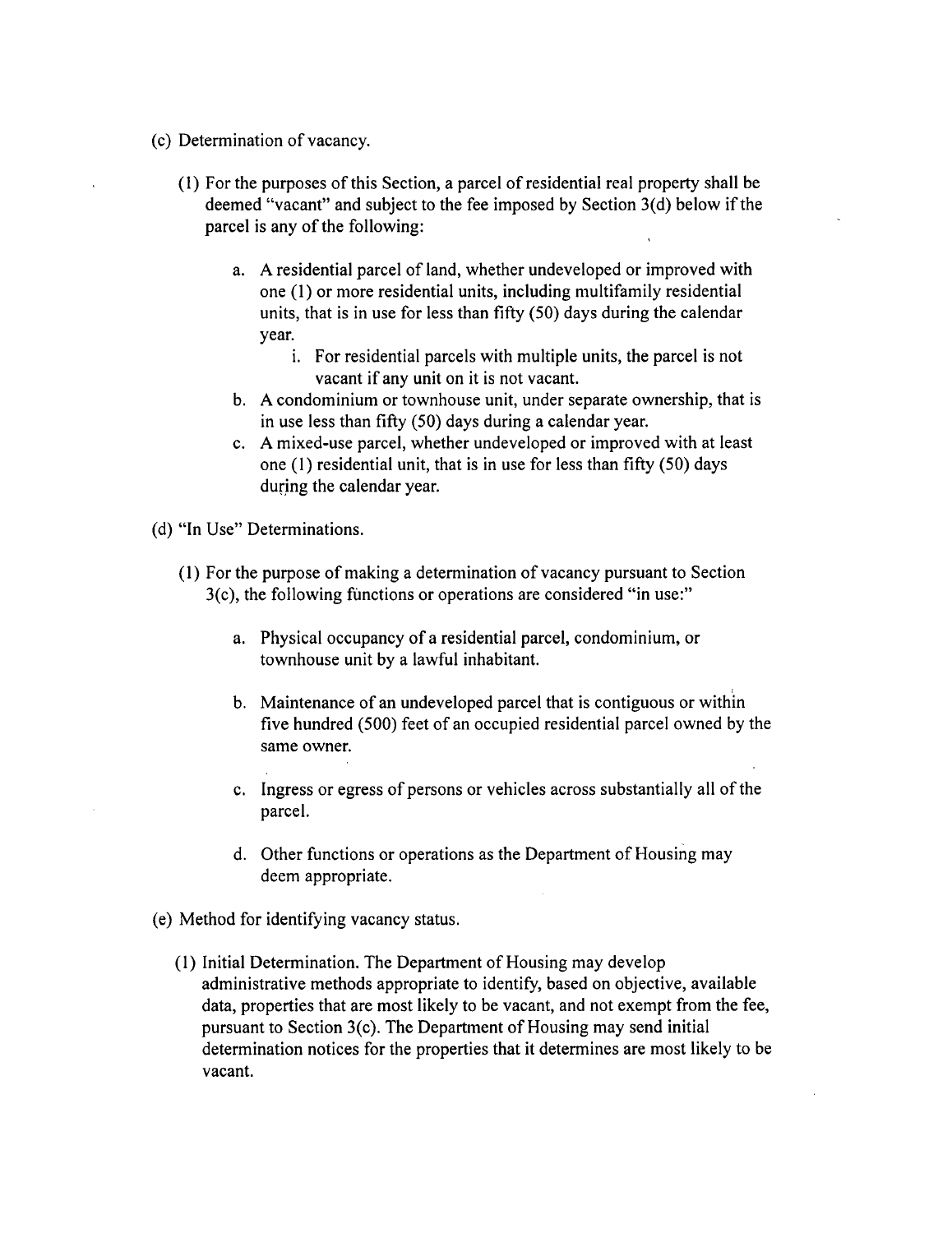- (2) Petition of Vacancy. Upon receiving an initial determination notice pursuant to Subsection  $3(e)(1)$ , an owner may, within sixty (60) days of service of the notice, file a petition of vacancy. The petition of vacancy must be submitted in a form and manner determined by the Department of Housing and include appropriate evidence demonstrating that the property was not vacant pursuant to Section 3(c) or was entitled to an exemption. Such evidence may include sworn statements, pictures, utility records, and any records necessary to demonstrate entitlement to an exemption.
- (3) Decision on Vacancy. Upon receiving a petition of vacancy pursuant to Subsection 3(e)(2), the Department of Housing may request further evidence or clarification and shall issue a decision.
- (4) No Waiver. Nothing in the section may be interpreted as waiving an owner's obligation to pay the penalty if they do not receive a notice pursuant to this Section.
- (f) Imposition of vacancy penalty on vacant residential property.
	- (1) A fee in the amounts set forth below is hereby imposed on every vacant residential parcel of real property within the City, other than those exempted, as described in subsection (h) below.
	- (2) Fee Schedule.
		- a. Undeveloped Vacant lot: 1% of assessed value.
		- b. Condominium or townhouse unit, under separate ownership: 1% of assessed value.
		- c. Mixed-use parcel with one or more residential units: 1% of assessed value.
		- d. Residential parcel with 2-4 Units: 3% of assessed value.
		- e. Residential parcel with 5-10 Units: 3% of assessed value,
		- f. Residential parcel with 10-50 Units: 5% of assessed value.
		- g. Residential parcel with more than 50 Units: 7% of assessed value.
- (g) Deposit and use of revenue.
	- (1) The revenue generated by the vacancy fee shall be deposited in a newly created Affordable Housing Preservation Fund (AHPF) described in Section  $2(g)$  unless such revenue is required to be deposited into another fund pursuant to federal or state law. Such revenue shall be reserved and utilized to pay the administrative costs and expenses of implementing this section and, after subtracting such costs and expenses, transferred by the Department of Housing to the AHPF.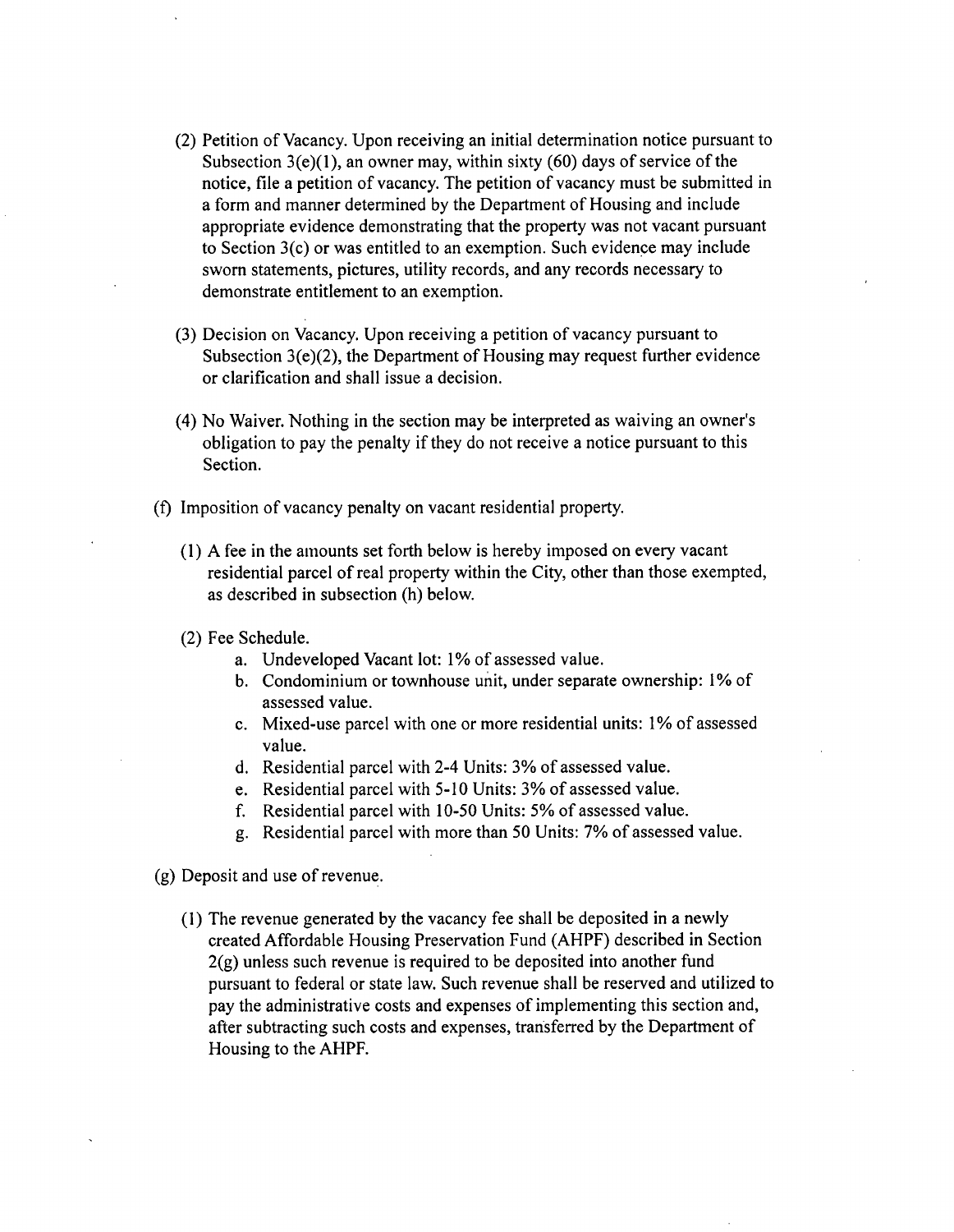#### (h) Exemptions.

- (1) The following owners and units shall be exempt from the fee imposed by this Section:
	- a. An owner who qualifies as very low income, as the term "very low income" as defined by the United States Department of Housing and Urban Development.
	- b. An owner who can demonstrate physical or legal limitations that prevent the owner from building on the property.
	- c. An owner:
		- i. Who is sixty-five (65) years of age or older; and
		- ii. Who qualifies as "low income," as the term "low income" is defined by the United States Department of Housing and Urban Development.
	- d. An owner who, regardless of age:
		- i. Receives supplemental security income for a disability; or
		- ii. Social security disability insurance benefits, regardless of age and whose yearly income does not exceed two hundred fifty (250) percent of the 2012 federal poverty guidelines issued by the United States Department of Health and Human Services.
	- e. An owner that is a non-profit organization or entity owned or controlled by a non-profit organization.
	- f. An owner of a property that is under active construction or renovation. To qualify for this exemption, an owner must call for inspections of the construction with sufficient frequency to keep the building permit or permits active.
	- g. An owner of property for which an active building permit application is being processed by the City.
	- h. An owner of a parcel included in a substanfially complete application for planning approvals that has not yet received approval. An owner of a parcel for which a project with development entitlements have been approved but needing time for completion may apply for and receive an administrative two-year exemption.
	- i. An owner who is in the process of ownership transfer.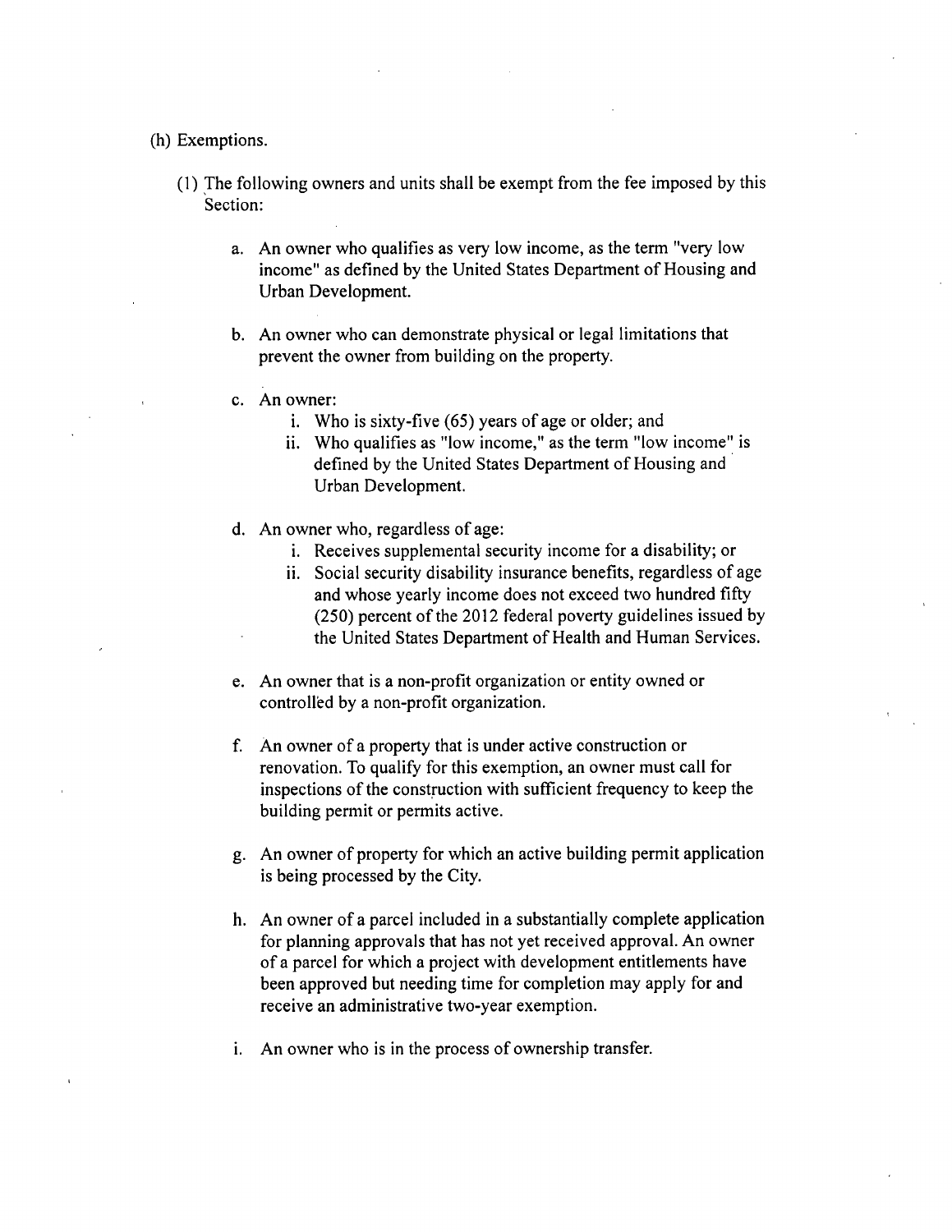- j. An owner who is actively marketing the unit in good faith for lease or sale.
- k. An owner who is recently deceased, in a hospital or supportive care facility, in the military or a service program, or taking an extended vacation but has demonstrated an intent to return to the residence.
- (2) The Department of Housing or its Designee shall establish the procedures and guidelines for owners to apply for, and be granted, the exemptions identified in this Section. Owners who claim an exemption may be required to submit information annually to substantiate their continuing qualification for the exemption.
- (i) Appeal process.
	- (1) Request for Hearing. Following the issuance of a decision on vacancy pursuant to Section 3(e)(3), an owner may, within twenty (20) days of service of such decision on vacancy, file a petition and request an appeal hearing before a hearing officer. Upon such request, the Department of Housing shall appoint an independent hearing officer.
	- (2) Pre-Hearing Procedure. Prior to the hearing, the hearing officer may receive supplemental materials and evidence from the petitioner and the City. As soon as practical, the hearing officer shall set a deadline to receive any supplemental materials and evidence and shall set a hearing date.
	- (3) Hearing Procedure. Formal rules of evidence shall not apply to the conduct ofthe hearing. The hearing officer shall have the authority and discretion to permit examination of witnesses. Any party to a hearing may be assisted by a representative, including an attorney.
	- (4) Decision Following Hearing. As soon as practical following the hearing, the hearing officer shall issue a written decision regarding the vacancy status of the subject property. In the discretion of the hearing officer, the decision may, but is not required to. include findings of fact. The hearing officer's decision shall be considered final on the day it is executed by the hearing officer.
	- (5) Further Action. After the hearing officer issues a final decision, any party may seek further appropriate relief from the circuit court. Any person whose complaint, claim, or petition may be resolved by employing the administrative remedies provided in Sections Section 3(e)(3), or Section 3(i), must exhaust those remedies before filing any suit.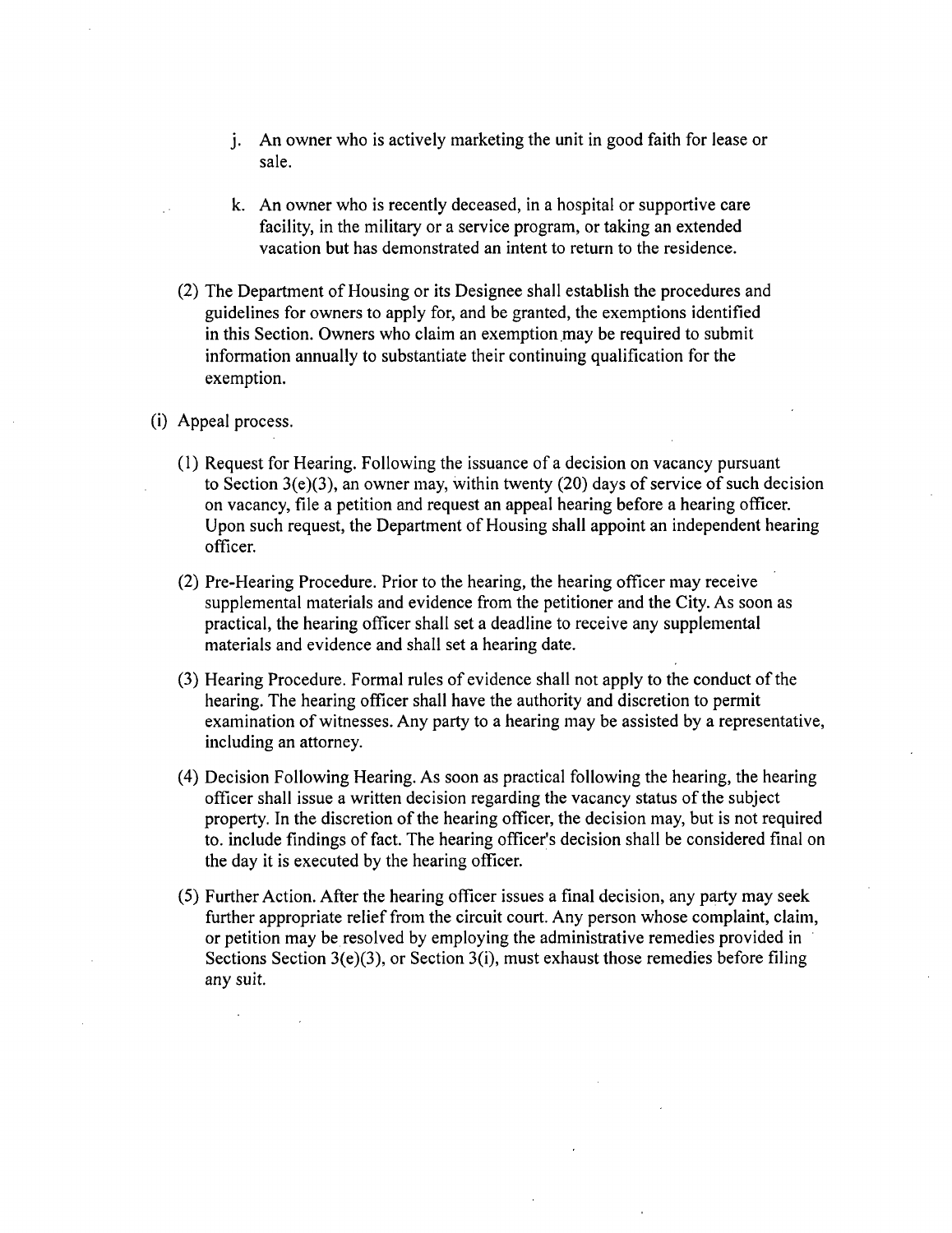- (j) Administrative regulations and delegation.
	- (1) The Department of Housing is authorized to adopt rules and regulations consistent with this Section as needed to implement this Chapter, subject to the review and approval of the Law Department, and to develop all related forms and/or other materials and take other steps as needed to implement this Section, and make such interpretations of this Section as they may consider necessary to achieve the purposes of this Section.
	- (2) The Department of Housing may delegate any authority within their discretion pursuant to this Section as the deem reasonably necessary.

#### SECTION 4. TENANT OPPORTUNITY TO PURCHASE

- (a) Title, purpose and scope. This chapter shall be known and may be cited as the "Tenant Opportunity to Purchase Ordinance," and shall be liberally construed and applied to promote its purposes and policies. It is the purpose of this chapter and the policy of the city, in order to protect and promote the public health, safety and welfare of its residents, to empower tenants to purchase multi-family rental properties, at market prices, within a reasonable period of time and to thereby minimize tenant displacement, stabilize households facing displacement pressures and promote the preservation of affordable rental housing in neighborhoods at risk of gentrification.
- (b) Definitions. For purposes of this chapter, the following definitions apply:

"Affordability preservation agreement" means an agreement between the owner and a tenant association (i) in which the tenant association agrees to maintain the rental property in a manner that preserves the property's existing affordability restrictions, or (ii) that would qualify the property as affordable housing, and (iii) in which the affordability restrictions set forth in the agreement are memorialized in covenants running with the land, in a form approved by the commissioner, enforceable by the city as a third party beneficiary. The affordability restrictions in each affordability preservation agreement shall extend for a period of not less than thirty (30) years from the sale, subject to such exceptions as the commissioner may provide for by rule issued hereunder.

"Affordability restrictions" means limits on rents and income for persons or families seeking to qualify as tenants in the rental property.

"Affordable housing" means that the mean value of all rents paid by tenants in the rental property shall not exceed 60% of area median income, and that the gross household income of new tenants in the rental property shall not exceed 80% of area median income.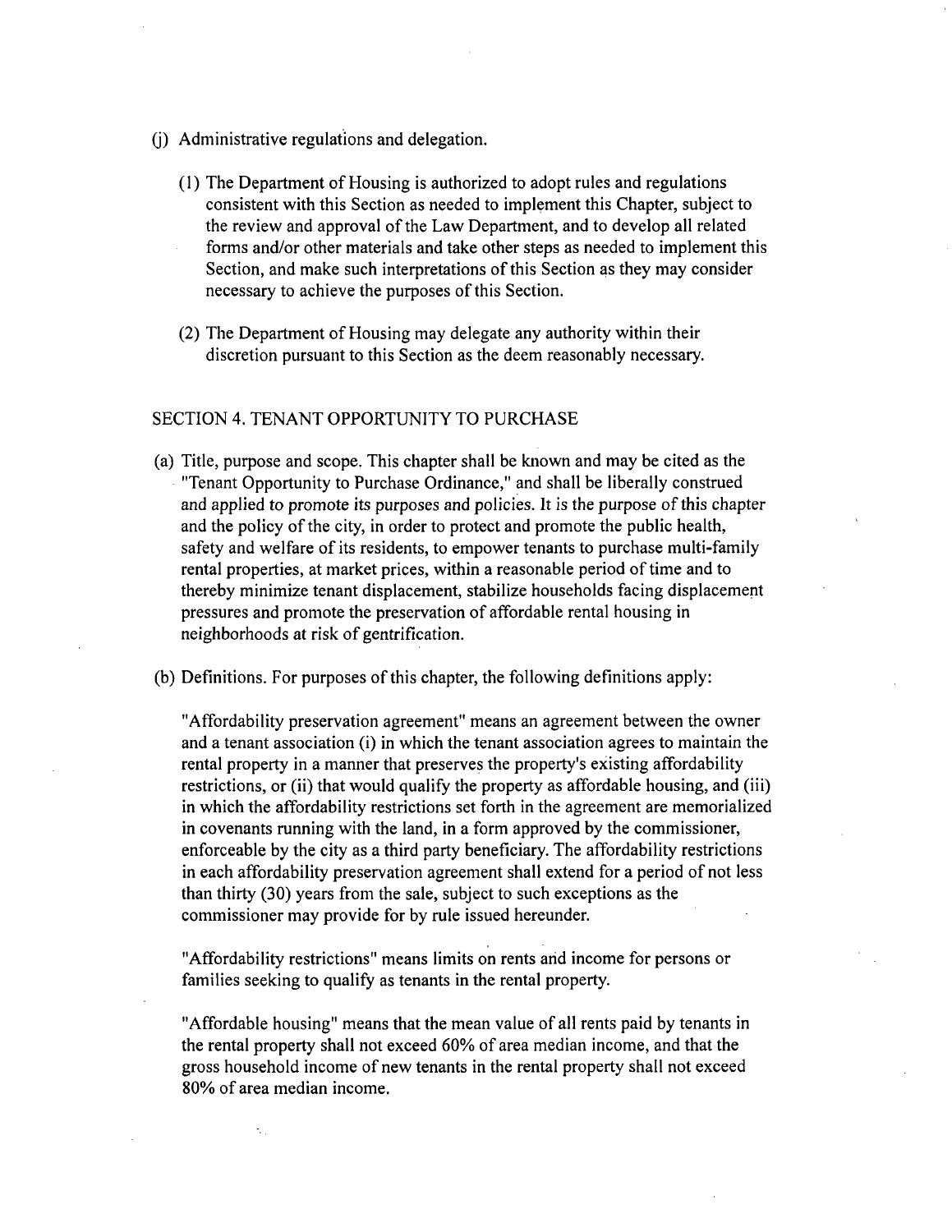"Commissioner" means the commissioner of the department.

"Department" means the department of housing or any successor agency.

"Rental unit" or "unit" means a room or suite of rooms designed, occupied or intended for occupancy as a separate living quarter with cooking, sleeping and sanitary facilities provided within the unit for the exclusive use of the occupants of the unit.

"Just cause evicfion" means any eviction for serious or repeated violations of the terms and conditions of a lease or occupancy agreement, or for violation of applicable federal, state or local laws or for other good cause.

"Owner" means the person(s), firm, partnership, corporation, trust, organization, limited liability company or other entity, or its successors or assigns, that holds title to a rental property.

"Purchaser" means a party who has entered into a purchase contract with an owner and who will, upon performance of the purchase contract, become the new owner of the rental property.

"Rental property" means any occupied residential rental building, or a group of residential rental buildings operated as one entity, within the City of Chicago, with a total of 10 or more dwelling units. Rental property does not include:

- (1) "assisted housing" or an "assisted housing development" or a "development," as those terms are defined in the City of Chicago Affordable Housing Preservation Ordinance;
- (2) housing accommodations in any hospital, convent, monastery, extended care facility, asylum or not-for-profit home for the aged, temporary overnight shelter, transitional shelter, or in a dormitory owned and operated by an elementary school, high school or institution of higher learning; student housing accommodations wherein a housing agreement or housing contract is entered into between the student and an institution of higher learning or student housing wherein the institution exercises control or supervision of the students; or student housing owned and operated by a tax exempt organization affiliated with an institution of higher learning;
- (3) public housing units managed by the Chicago Housing Authority;
- (4) owner-occupied buildings containing 9 units or less.

"Sale" or "sell" means an act by which an owner conveys, transfers or disposes of rental property by deed or otherwise, whether through a single transaction or a series of transactions, including: (i) transfer of tifie to rental property; (ii) transfer of a majority interest in owner; or (iii) lease of rental property for more than 7 years.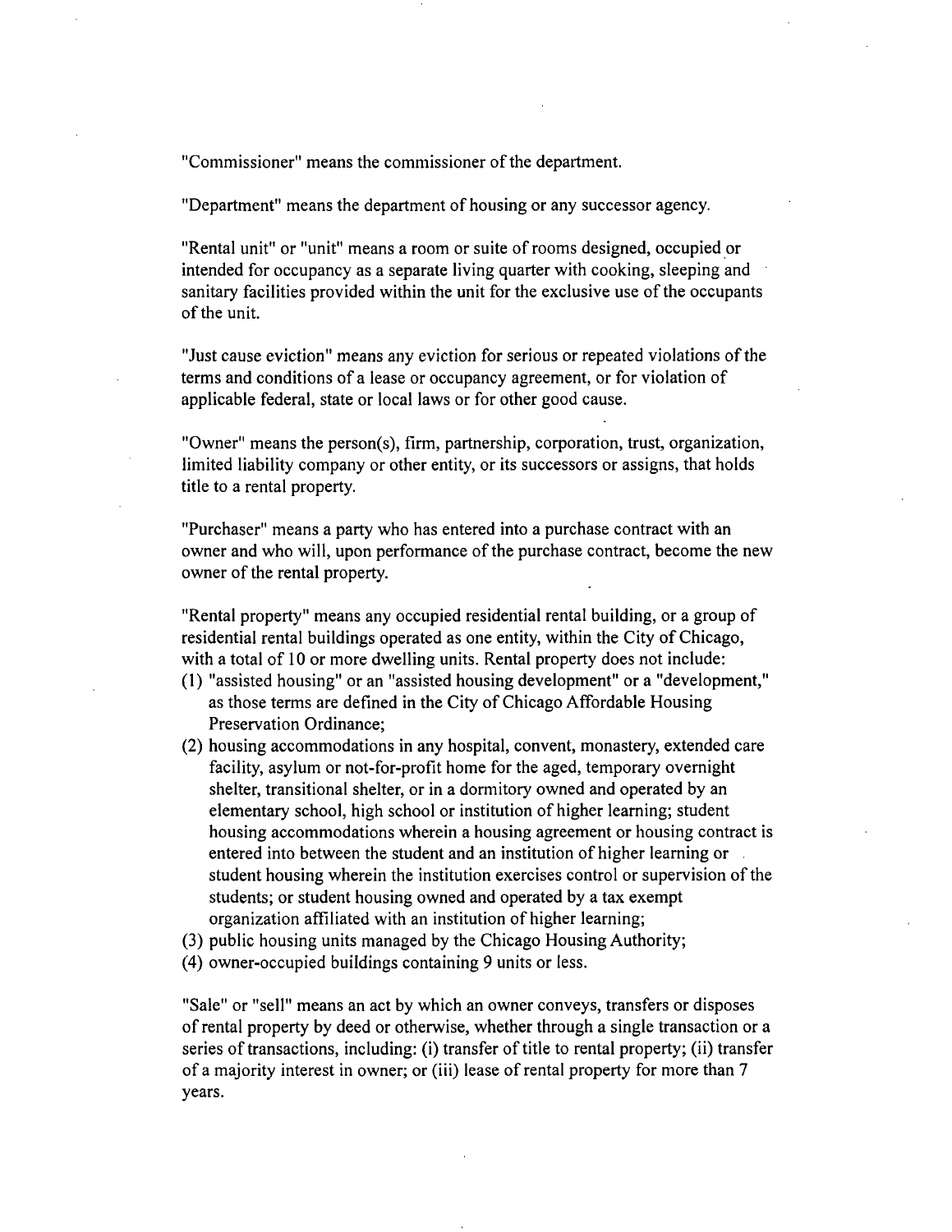"Tenant" means a natural person entitled by written or oral agreement or by sufferance to occupy a rental unit to the exclusion of others, and who is residing in a rental unit at the time of a notification under Section  $4(f)(1)$ . If more than one tenant is listed on a lease any such tenants may exercise the rights granted under this chapter.

"Tenant association" means an association of tenants, whether incorporated or not, for which written consent to forming a tenant association has been given by tenants representing more than 50% of the occupied units in the rental property, and which association notifies the owner of the rental property and the department of its existence or establishment prior to the expiration of the 90-day period stated in subsection Section  $4(f)(2)$  and has provided to the owner and the 10 department the names, addresses and telephone numbers of at least two of the officers or representatives of such association. The percentage shall be calculated based on the number of occupied rental units in a rental property rather than the number of individuals listed on leases as tenants. Tenants agreeing to participate in a tenant association shall signify their consent to form a tenant associafion by signing a form provided by the department. Any reference to a "tenant association" in this chapter shall be deemed to include any third party or assignee under section 4(h).

"Third party purchase agreement" means an arm's length third-party agreement whereby an owner agrees to sell a rental property, including, without limitation, a purchase and sale agreement, contract of sale, purchase option or other similar instrument.

"Title" means a legal or equitable ownership interest in a rental property; or a legal, equitable, or beneficial interest in a partnership, limited partnership, corporation, trust or other entity that has a legal or equitable ownership interest in a rental property.

- (c) Right of First Refusal Conferred. This chapter shall be construed to confer upon each tenant association a right of first refusal to purchase any rental property for sale in the City of Chicago upon the terms set forth herein.
- (d) Exceptions. The requirements of this chapter shall not apply to the transfers identified below, but shall apply to any subsequent transfer to a non-exempt party:
	- (1) a transfer of legal title or an interest in an entity holding legal title to a rental property pursuant to a deed of trust or mortgage, and thereafter any transfer by foreclosure sale or deed in lieu of foreclosure pursuant to a deed of trust or mortgage to an entity not affiliated with the owner; or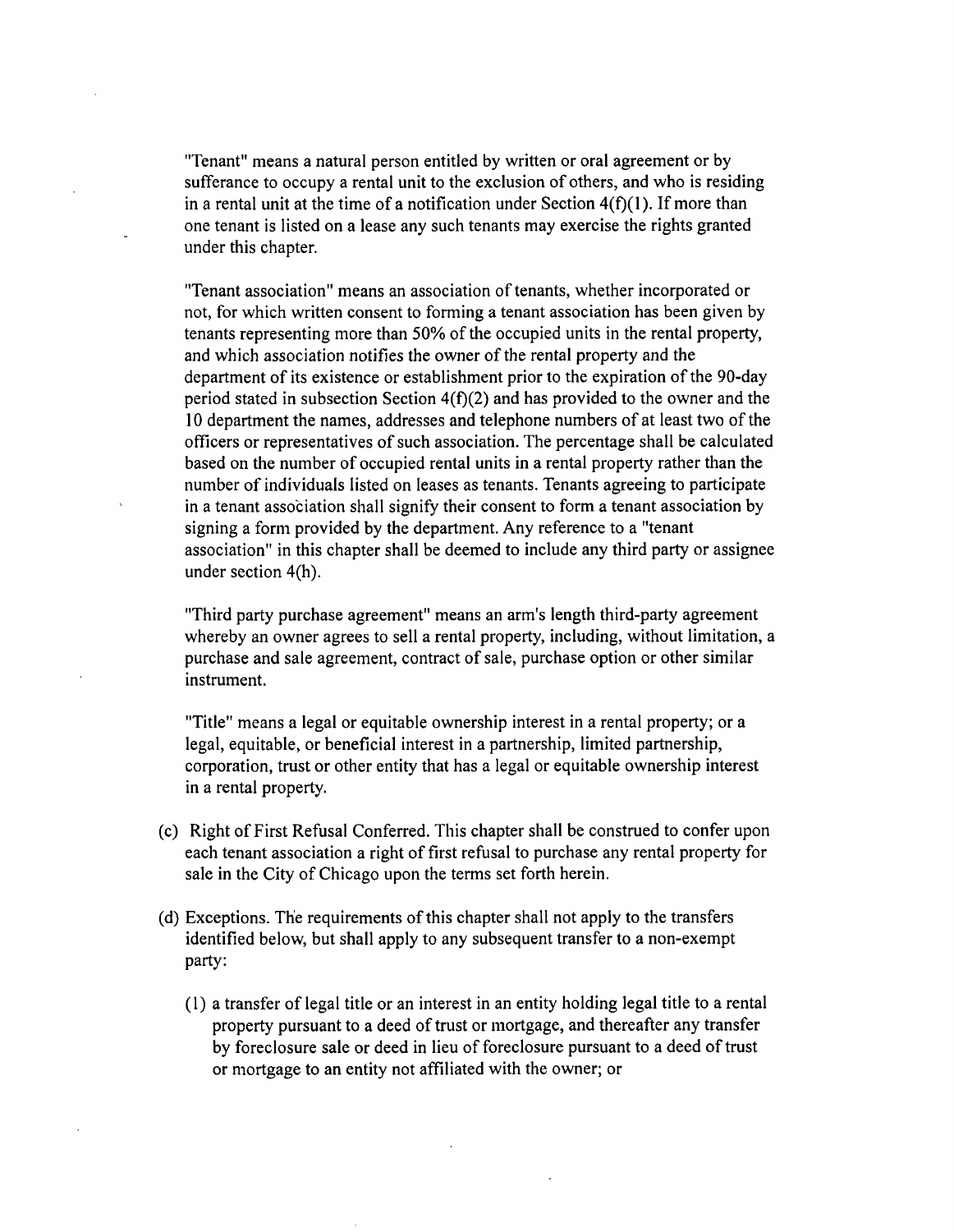- (2) a transfer made in connection with any bankruptcy proceeding (including, but not limited to, any transfer made by a bankruptcy trustee); or
- (3) a tax sale or transfer pursuant to tax foreclosure; or
- (4) a transfer by devise or intestacy, or any other transfer made in connection with a bona fide effort to pass an interest in real property to one's devisees or heirs (including, but not limited to, such transfers made in connection with a living trust); or
- (5) a transfer between or among spouses, domestic partners, siblings (including, but not limited to, half-siblings, step-siblings, and adoptive siblings), parents (including, but not limited to, step-parents and adoptive parents) or guardians and their children, grandparents and their grandchildren, aunts or uncles and their nieces or nephews, great-aunts or great-uncles and their grand-nieces or grand-nephews, or first cousins, or any combination thereof; or
- (6) a transfer of bare legal title into a revocable trust, without actual consideration for the transfer, where the transferor is the current beneficiary ofthe trust; or
- (7) a transfer to a named beneficiary of a revocable trust by reason ofthe death of the grantor of the revocable trust; or
- (8) a transfer by the trustee of a revocable trust if the transfer would otherwise be excluded under this chapter if made by the grantor of the revocable trust; or
- (9) a transfer pursuant to court order or court-approved settlement; or
- (10) a transfer by eminent domain or negotiated purchase under threat of eminent domain; or
- (11) a transfer directly caused by a change in the form of the entity owning the rental property, provided that the transfer is without consideration.
- (e) Notice of Intent to Sell.
	- (1) Notice Prior to Listing Required. No less than 30 days prior to listing or otherwise offering a rental property for sale, the owner shall provide notice to the tenant association, or if no tenant association exists, to each tenant, and to the department, of the owner's intent to sell. The notice required by this subsection shall be delivered in person or mailed, by certified or registered mail, return receipt requested, on a form provided by the department, and shall contain the following information:
		- a. the name, address and telephone number of each owner of the rental property;
		- b. the address of the rental property;
		- c. a description of the rental property, including the number of units and the number of bedrooms within each unit;
		- d. the proposed asking price for the rental property;
		- e. a statement that the owner intends to sell the rental property; and
		- f. a summary of tenant rights under this chapter.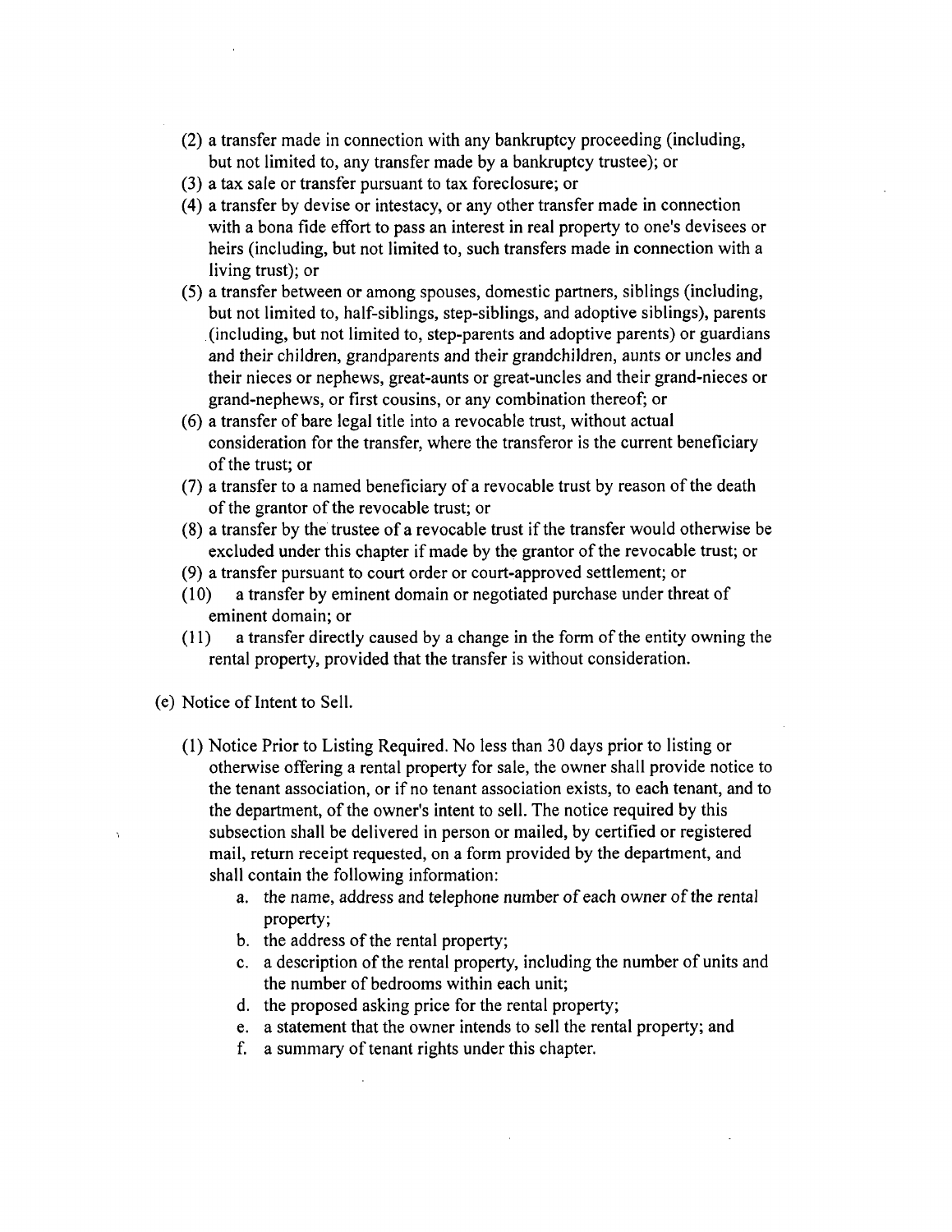- (2) The owner shall also post a notice of intent to sell in a form provided by the department at all public entrances to the rental property. The owner shall keep all return receipts required by subsection  $4(e)(1)$  for a period of three years after the sale of the rental property, and make such receipts available for inspection by the commissioner at all fimes during the owner's business hours.
- (3) Additional Disclosures. The tenant association, or if no tenant association exists, any tenant in the rental property, or the department, may in writing, at any time after receipt of the owner's notice of intent to sell, request the following additional information:
	- a. the most recent rent roll, including each unit number and the monthly rent charged for each unit;
	- b. a list of vacant apartments, and a statement of the rental property's vacancy rate during the preceding 12 months;
	- c. the income and expense report for the twelve-month period prior to the notice, including capital improvements, real property taxes and other municipal charges; and
	- d. any other information the commissioner may specify by rule. The owner shall have a period of 30 calendar days from receipt of such request to provide the information.

(f) Right of First Refusal.

- (1) Notice of Offer. If the owner receives and accepts a bona fide offer from a third party to purchase the rental property, then the owner shall promptly provide written notice of such offer ("Notice of Sale"), to the tenant association, or if no tenant association exists, to each tenant in the rental property, and to the department. Any such third-party purchase agreement shall be contingent upon the right of first refusal set forth in this chapter. The Notice of Sale must include an executed duplicate original of the third-party purchase agreement, and the disclosures set forth in section 4(e)(3), unless the owner has previously made such disclosures and the disclosures remain accurate and complete.
- (2) Time for Tenants to Form Organizafion and Exercise Right of First Refusal. The tenants of the rental property shall have a period of 90 calendar days from receipt of the Notice of Sale to form a tenant association and exercise their right of first refusal to purchase the rental property. The tenant association shall exercise its right of first refusal by delivering written notice to the owner prior to the expiration of the 90-day period that the tenant association elects to purchase the rental property pursuant to this chapter Any such notice from the tenant association shall be accompanied by any earnest money required under the terms of the third-party purchase agreement, subject to the cap set forth in section  $4(g)$ . The contract formed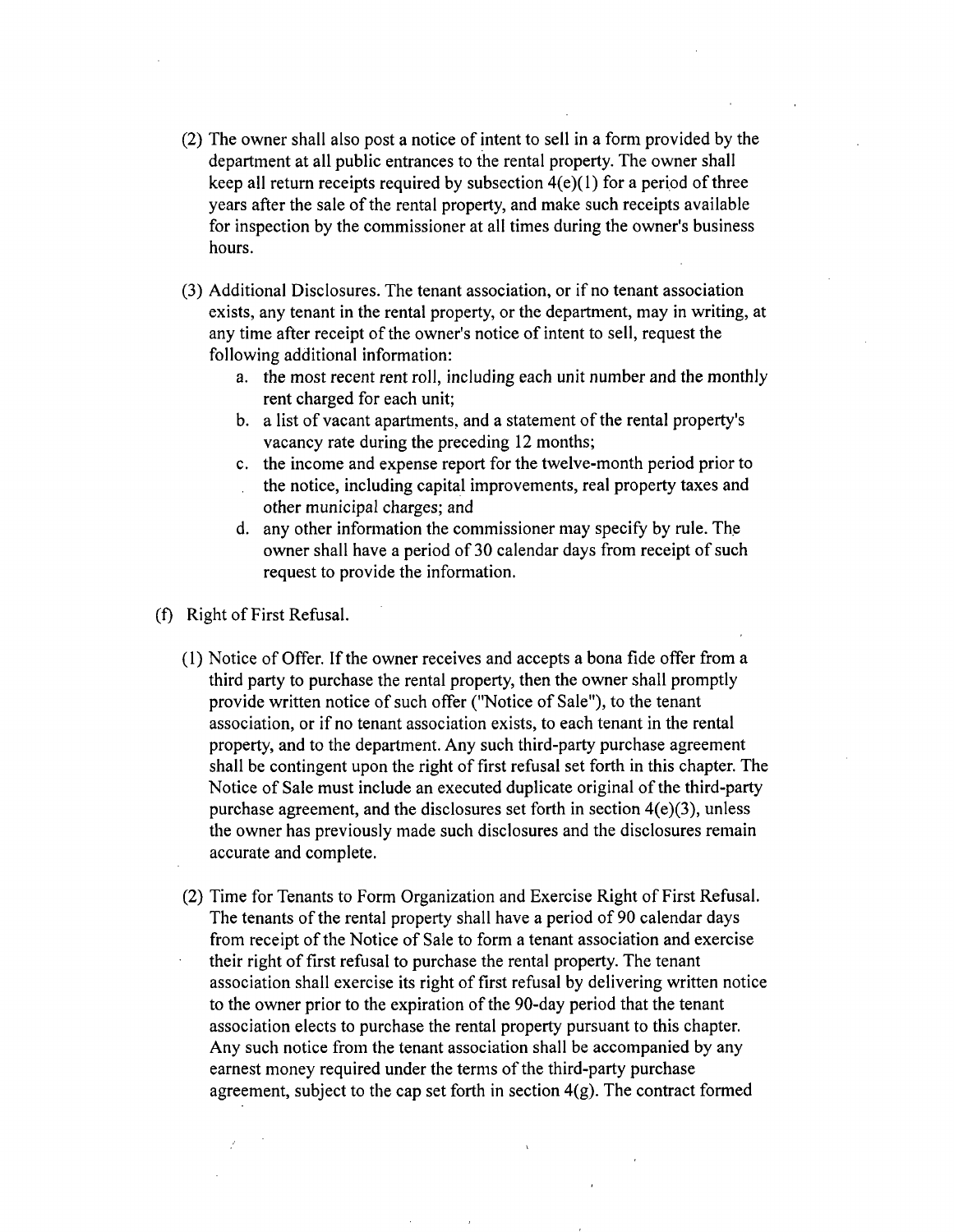by exercise of the right of first refusal shall be on the same terms and conditions as those set forth in the third-party purchase agreement, as modified by the terms of this chapter. Notwithstanding this general requirement or any term of the third-party purchase agreement, any such acceptance shall be presumed to be contingent upon the tenant association's ability to conduct due diligence and secure financing before the deadline in subsection  $4(f)(3)$  for completing the sale. Nothing in this subsection shall be construed to require any owner to extend any form of owner financing to a tenant association.

- (3) Time for Closing. If the tenant association exercises its right of first refusal in accordance with subsection  $4(f)(2)$ , the tenant association shall have a period of 120 calendar days from the date of such notice to conduct due diligence and secure financing, unless the owner and the tenant association have expressly agreed otherwise in writing. The owner must give the tenant association any information about the rental property that the tenant association reasonably requests, such as architectural and engineering plans and specifications (if available), and access to the rental property to inspect the same and conduct reasonable tests at reasonable times after reasonable notice. At the end of this 120-day period (or any other period to which the owner and the tenant association have expressly agreed in writing), the owner shall sell the rental property to the tenant association upon those terms. If the 120-day period (or any other period to which the owner and the tenant association have expressly agreed in writing) ends on a Saturday, Sunday or other legal holiday in the city of Chicago, then the closing shall occur on the first business day thereafter. If the rental property is conveyed to the tenant association under this right of first refusal, any prepaid rent shall be apportioned as of the closing date and applied on account of the purchase price.
- (4) Tenant Association's Rejection of Offer. If the tenant association fails to exercise its right of first refusal on or before the deadline set forth in subsection  $4(f)(2)$  or terminates the contract pursuant to its terms, or defaults (unless there is a mutual default), then such right will be deemed waived and the owner may sell the rental property to the third party purchaser identified in the third party purchase agreement on the terms specified therein. If the sale to such third-party purchaser fails for any reason to close, or if there is any material change in the terms of sale from those set forth in the third-party purchase agreement, then the tenant association's right of first refusal under this chapter shall be reinstated. Any sale of the rental property by the owner to a different party or on any materially different terms shall be null and void.
- (5) Third Party Rights. The right of a third party to purchase a rental property is subject to the right of first refusal conferred by this chapter. Upon exercise of the right of first refusal, the third-party purchase agreement between the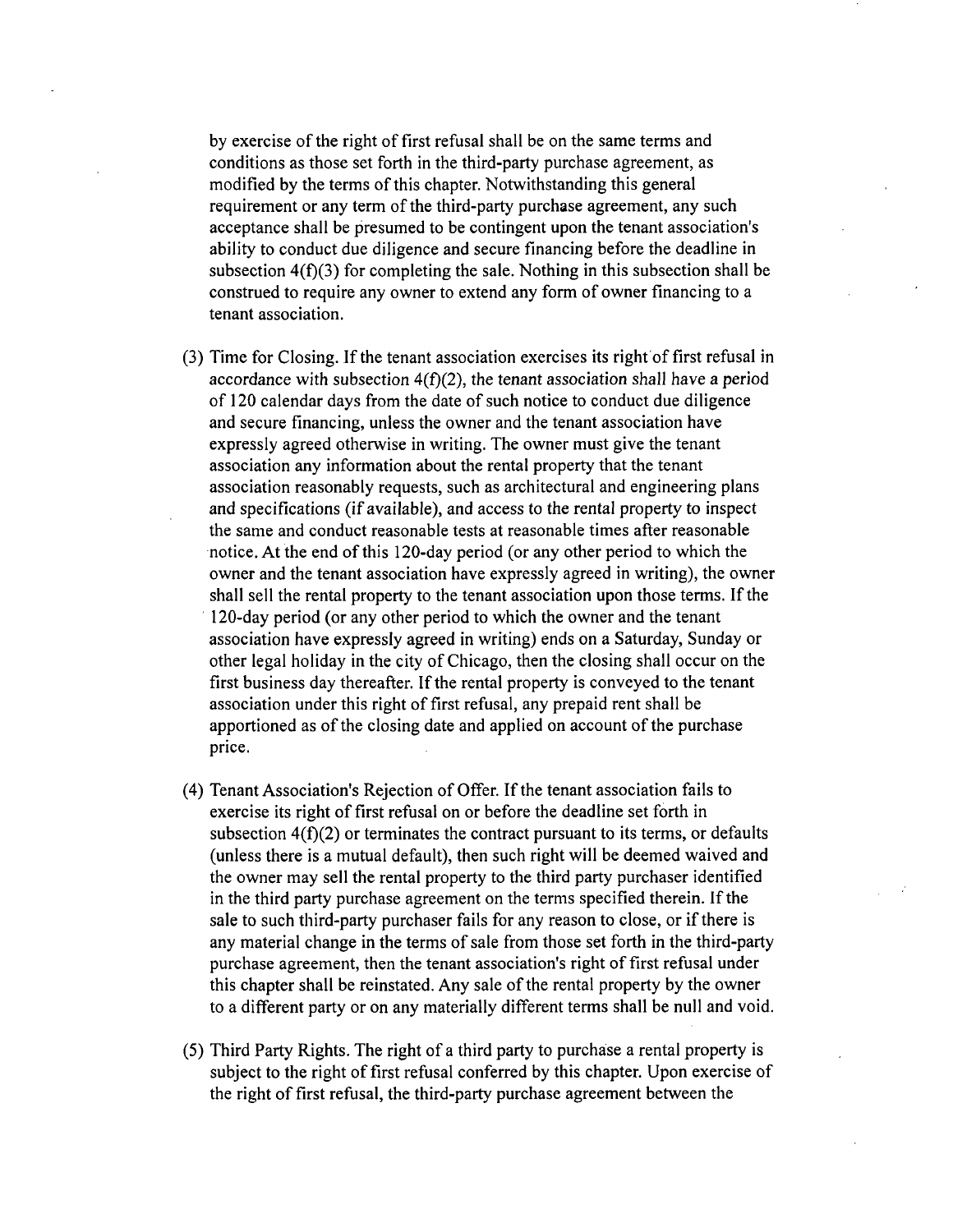owner and the third party purchaser shall automatically terminate, and neither the owner nor the tenant association nor the rental building shall be bound or in any way affected by any such agreement and such third party purchaser shall not have any interest in the contract between the owner and the tenant association formed by exercise of the right of first refusal. Without limiting the generality of the foregoing, the owner and the tenant association may freely modify the terms and condifions on which the sale from the owner to the tenant association may be made. For example, the time periods for exercising the right of first refusal under subsection (b) and for closing under subsection (c) are minimum periods, and the owner may grant the tenants a reasonable extension of such period, without liability under a third-party agreement. Third party purchasers are presumed to act with full knowledge of tenant rights and public policy under this chapter.

- (6) Continuing Right. The right of first refusal is a continuing right and shall apply as often as the owner (including but not limited to any owner which acquired its interest in a sale to which the right of first refusal applied but was not exercised) shall sell the rental property.
- (g) Financial Assurances; Deposit. The owner may not require the tenant association to prove financial ability to perform as a prerequisite to entering into a contract. The owner shall not require the tenant association to pay a deposit of more than 5% of the contract sales price in order to make a contract. The owner must refund the deposit in the event of a good faith failure of the tenant association to perform under the contract.
- (h) Exercise or Assignment of Rights. A tenant association may exercise the rights established under this chapter in conjunction with a third party or by assigning those rights to any party, whether private or govemmental. Such an exercise or assignment may occur at any time in the process provided in this chapter and may be structured in any way the tenant association, in the tenant association's sole discretion, finds acceptable. The tenant association shall give the owner written notice of such third party or assignee within ten  $(10)$  business days of entering into a written agreement. Any rights conferred upon tenant associations under this chapter shall extend to any such third parties or assignees, and, upon receipt of notice of such third parties or assignees under this section 4(h), owners shall treat such third parties or assignees in the same manner as tenant associations under this chapter.
- (i) Waiver of Rights. An owner shall not request, and a tenant may not grant, a waiver of the right of first refusal conferred by this chapter. An owner shall not require waiver of any other right under this chapter.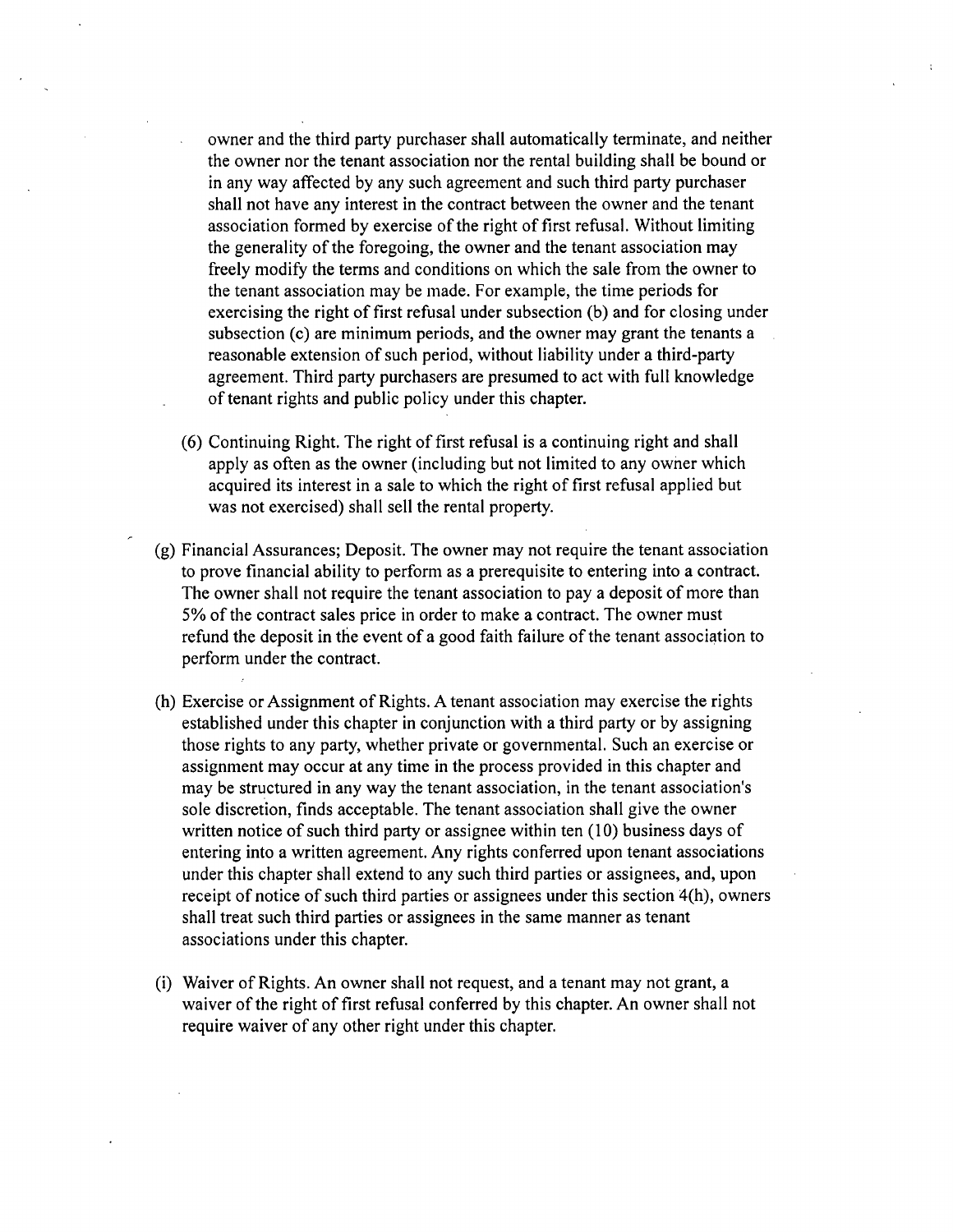- (j) Notice. Any notice required by this chapter shall be deemed to have been provided when delivered in person or mailed by certified or registered mail, return receipt requested, to the party to whom notice is required.
- (k) Preservation as Rent-Restricted Affordable Housing. Any rental property purchased by a tenant association under the right of first refusal conferred by this chapter shall be maintained as rent-restricted affordable housing for no less than 30 years. The commissioner shall establish procedures to ensure that each rental property acquired under this chapter is subject to an affordability preservation agreement that sets forth the manner in which the rental property shall be preserved as rent-restricted affordable housing.
- (1) Duties of Owner Relative to Existing Tenancies. No owner shall disturb any tenancy, other than for a just cause eviction, during the time periods set forth in this chapter
- (m) Sale of Property to Third Party Purchaser. If the tenant association waives its right of first refusal, and the owner sells the rental property to a bona fide third-party purchaser, such purchaser shall allow the current tenants to remain in their respective dwelling units for the longer of six months from the effective date of the sale or until each tenant's lease expires, at the same terms and conditions as before such sale. Such purchaser may, with the agreement of the tenants, relocate such tenants to comparable units with comparable rents in accordance with procedures to be established by the rules of the department.
- (n) Rules. The commissioner shall have the authority to promulgate rules necessary to implement the requirements of this chapter.
- (o) Penalties. Any person who violates this chapter shall be fined not less than \$200.00 nor more than \$1,000.00 for each offense. Each day that a violation continues shall constitute a separate and distinct offense to which a separate fine shall apply.
- (p) Private Right of Acfion. Any aggrieved person, including but not limited to any tenant or tenant association, may enforce the provisions of this chapter by means of a civil action in which the court may provide injunctive relief or award treble damages and the plaintiffs' court costs and reasonable attorneys' fees.
- (q) Remedies Cumulative. The penalties and remedies provided in this chapter shall be in addition to any other penalty or remedy provided by law.